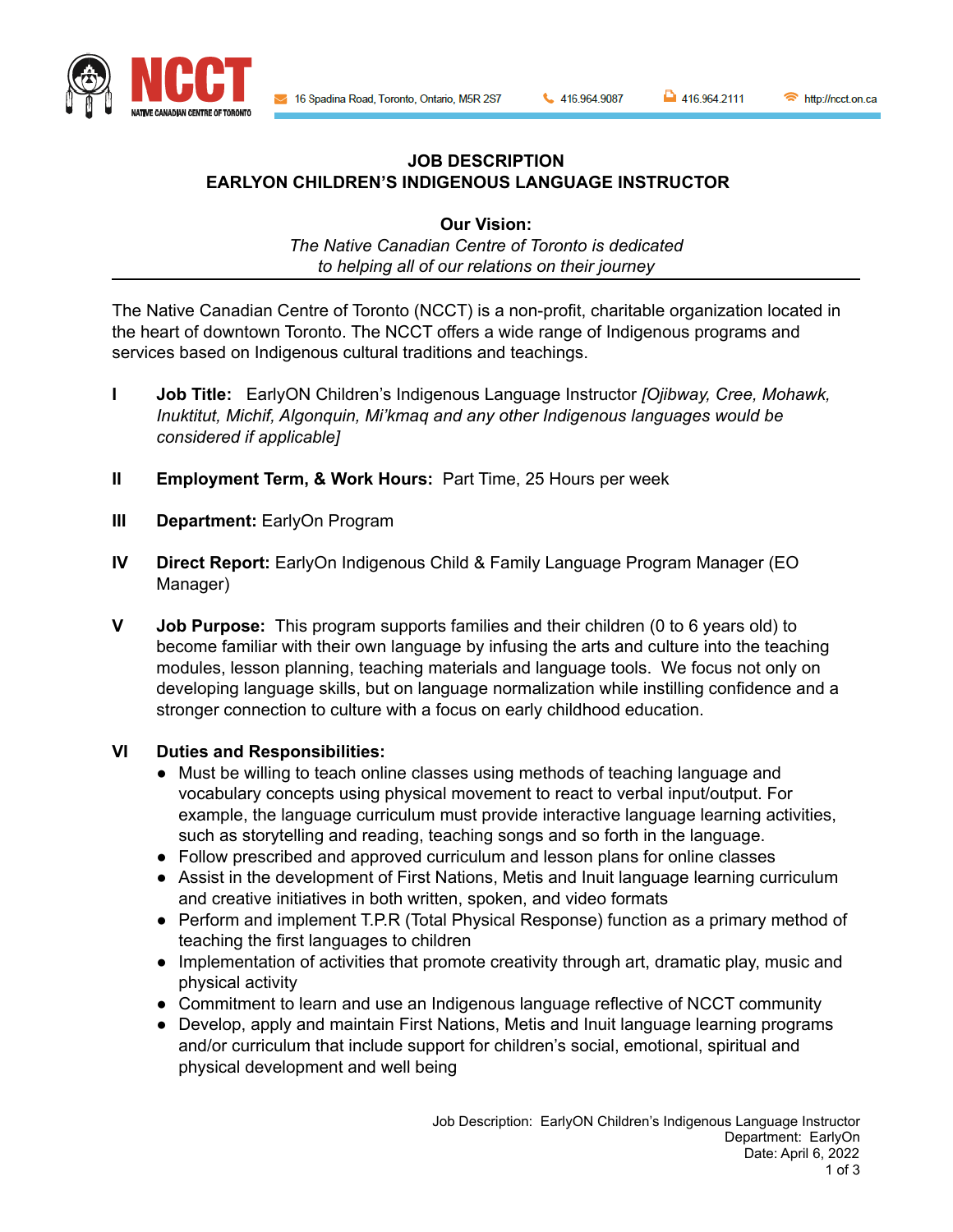16 Spadina Road, Toronto, Ontario, M5R 2S7

416.964.9087

```
416.964.2111
```


- Provide regular feedback of the children's social emotional development to the EO Manager
- Consider and evaluate the abilities, interests and needs of children and discuss progress with the EO Manager
- Maintain regular communication and collaboration with parents/caregivers on their at-home language learning practices

## **VII Qualifications:**

- Experience teaching and working with children between the ages of 0-6 years and their families/caregivers
- Ability to motivate language learning using TPR (Total Physical Response) method of teaching
- Ability to speak and write fluently in your Indigenous language (First Speakers highly encouraged to apply for this position)
- Ability to demonstrate a high level of personal cultural comprehension associated with your language
- Experience in creative language resource development
- Must have a background in teaching or equivalent experience in working with teaching language and any art mediums used to share language
- Completion of a two- to four-year college program in early childhood education or bachelor's degree in child development or Indigenous Studies and Language is an asset
- Excellent communicator with a focus on early child development
- First Aid Certificate, CPR Certificate required
- Must pass a Criminal Reference Check and/or Vulnerable Sector Screen required in advance of start date
- Must have immunization records up to date as well as a completed medical prior to employment as per TDSB and public health requirements
- **VIII Working Conditions:** Special working conditions may consist of working remotely, working evenings and weekends, working outdoors and at various locations in and out of the GTA.

++++++++++++++++++++++++++++++++++++++++++++++++++++++++++++++++++++++++++

http://ncct.on.ca